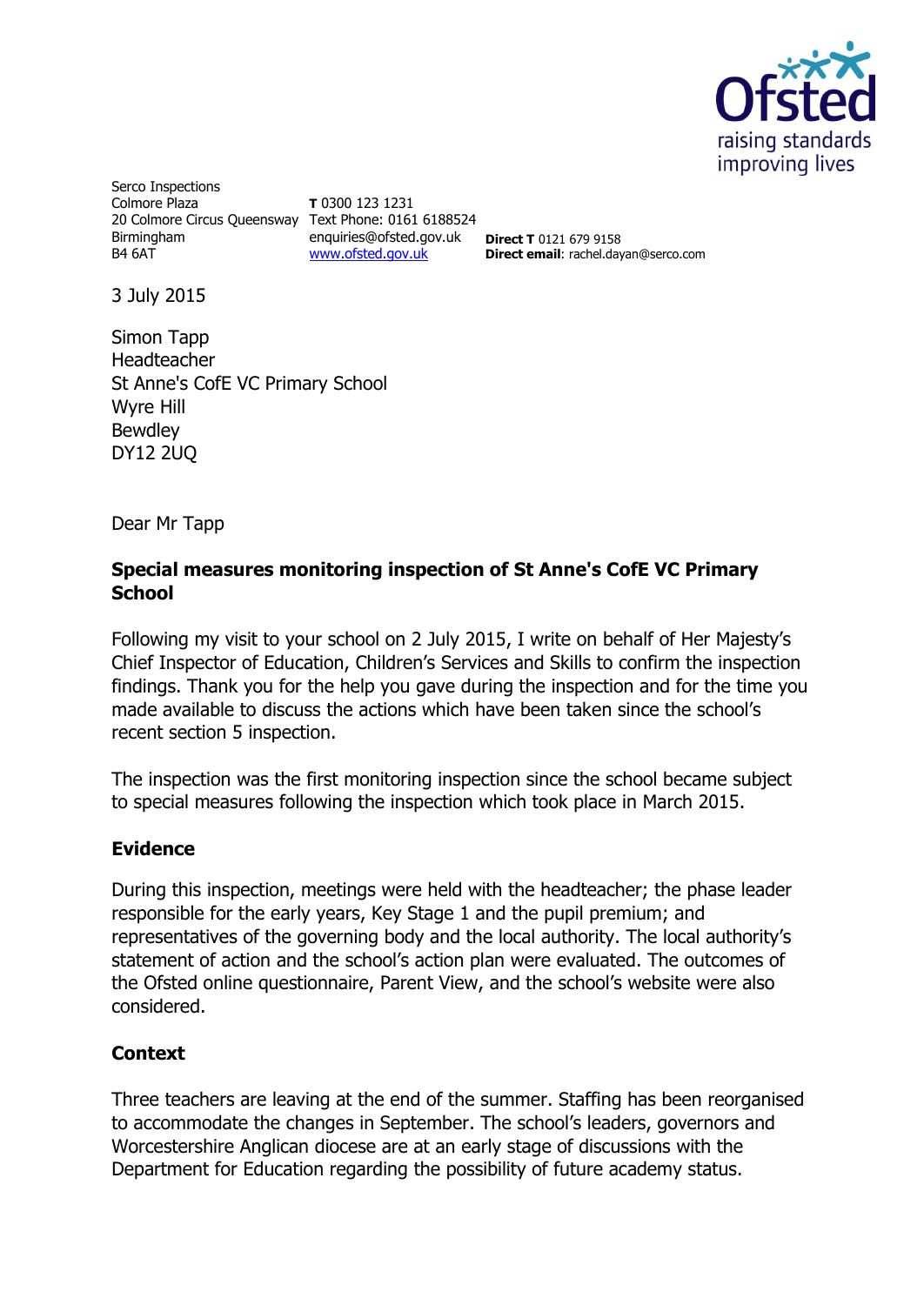

## **The quality of leadership and management at the school**

You lost no time in identifying clear priorities and appropriate actions for speedy improvement. All staff are suitably aware of their roles and responsibilities to bring about the necessary changes and accelerate pupils' progress. You have carefully distributed appropriate responsibilities between senior leaders, middle managers and teachers on upper pay scales. Everyone is suitably aware of their role and accountabilities.

You have correctly raised your expectations of all staff and insisted on the implementation of agreed procedures. There is now a culture of 'non-negotiables' so that staff are clear about what they must do to secure improved teaching and learning. You and other school leaders check regularly that agreed procedures are carried out to the necessary standard and provide clear development points for ongoing improvement. You have developed a clear schedule for training, checking and evaluating to drive the momentum of change. Three local authority advisers have provided substantial guidance in improving teachers' written feedback to pupils. As a consequence, pupils are more responsive to teachers' comments and they are keen to improve their work. Pupils say that the new way of marking helps them to do better work.

The school improvement adviser worked closely with leaders to more accurately track the progress of disadvantaged pupils, identify their individual weaknesses and plan specific support. Leaders meet with teachers every four weeks to consider pupils' progress, identify those pupils in danger of falling behind and agree the necessary actions to stem further decline. The suitability and effectiveness of actions are kept under constant review and amended where necessary. Current school records show that the progress of disadvantaged pupils in Years 2 and 6 has exceeded that of their peers. As a result, the gap in attainment is beginning to close in reading, writing and mathematics. You are further developing the school's system to track pupils' progress to include all other year groups across the school. A review of the pupil premium is planned for September.

The teaching and learning advisers have helped to raise teachers' expectations of learners; for example, girls' performance in mathematics and the quality of boys' writing. The advisers have worked successfully with staff to establish a clear focus on pupils' learning. Pupils quickly stepped up to the new demands of them. They proved they were keen to learn and develop. Teachers have improved their planning to ensure that learning is sequential and amended in response to pupils' knowledge, understanding and skills in any lesson.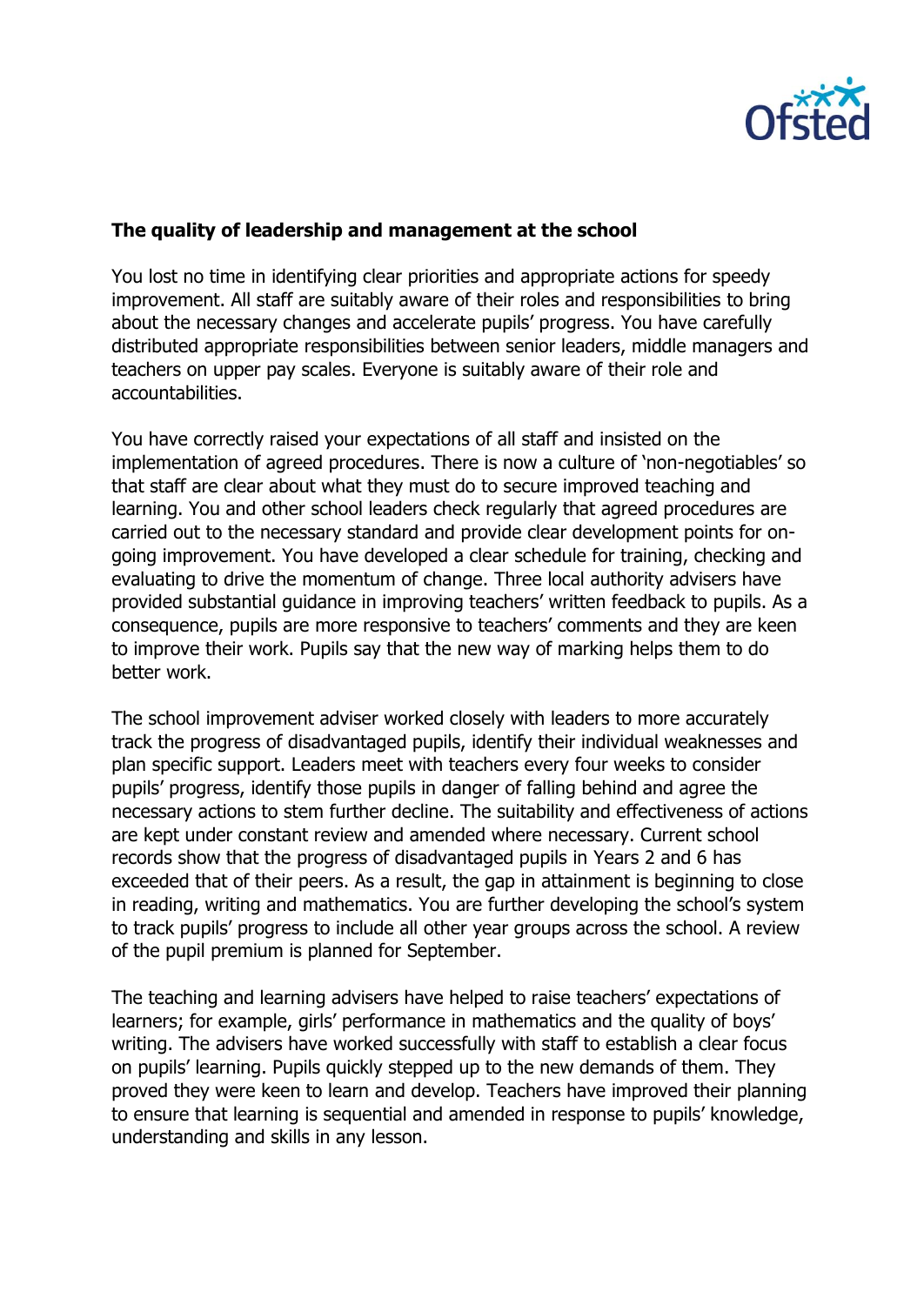

The review of governance was completed in June this year. The review confirmed that governors did not fulfil their strategic role. Governors have put together an action plan in response to the review, with clear priorities for their development. They understand what they need to do and they are keen to receive the necessary training to meet their statutory responsibilities. An audit of governor skills will be conducted in the near future which will help to determine future governor roles and responsibilities. In addition, the audit will identify gaps in current governors' expertise, which will then inform future recruitments to the governing body. Governors are increasingly aware of school priorities, the actions leaders have taken and the impact of change. For example, the governor representative made reference to attendance figures, where improvements had been achieved and where there was still work to be done.

Your school action plan includes all areas for improvement identified in the section 5 inspection. The planned actions are clear, pertinent to the area for development and sufficiently detailed. Priorities are suitably sequenced and expected outcomes are realistic. Many of the actions for improvement are planned for summer and autumn 2015. Nevertheless, they rightly reflect the urgency to establish the necessary skills to lead effectively and teach to a standard which enables pupils to succeed. You regularly review the effectiveness of actions taken which, in turn, inform mid- and long-term planning. People responsible for leading specific actions are identified. Occasionally, the senior leadership team is named and so it is unclear who is accountable for the outcomes of the action to be taken. Methods to check the school's progress and judge how well it is doing are appropriate. Consideration has not been given to the financial resources necessary to secure the essential on-going improvements in the near future. Necessary time has been identified but the cost is not included in the plan.

The school improvement adviser knows the school well. She works closely with school leaders to identify priorities, and to provide tailored support and challenge where appropriate. The local authority has produced a detailed statement of action. The targets are clear, well timed and suitably ambitious. All proposed actions relate closely to the identified areas for improvement. The local authority has invested considerable time and expertise in supporting the school's journey of improvement. The school improvement adviser has planned a good balance of ongoing support and checks to make sure that the planned actions and expected outcomes are met. The monthly core group meetings monitor the work of the learning and teaching advisers. In addition, the project board evaluates how well the school is improving and considers any barriers to success.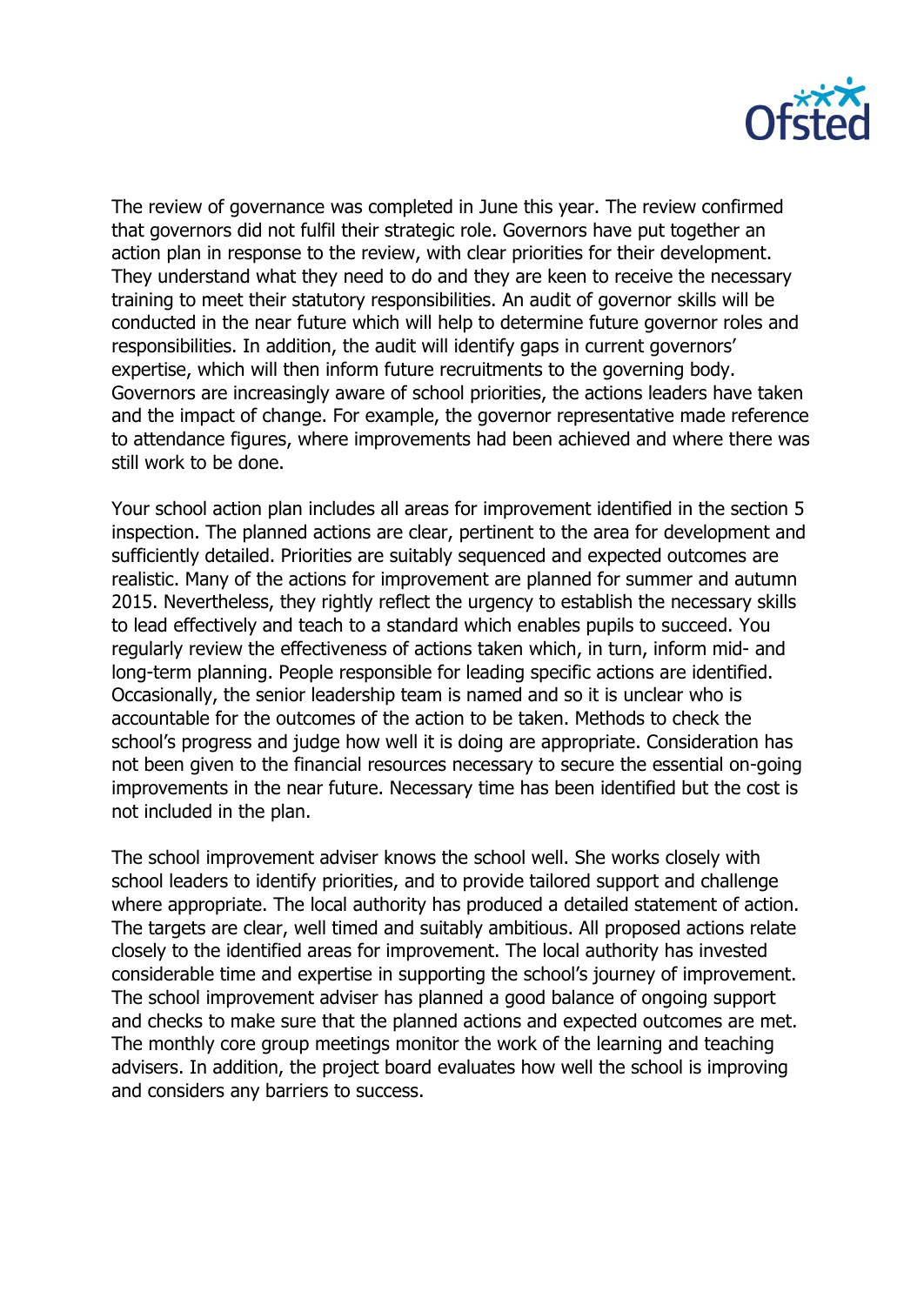

Following the monitoring inspection, the following judgements were made:

The local authority's statement of action is fit for purpose.

The school's action plan is fit for purpose.

The school may not appoint newly qualified teachers before the next monitoring inspection.

I am copying this letter to the Secretary of State, the Chair of the Governing Body, the Director of Children's Services for Worcestershire local authority and the Worcestershire Anglican diocese. This letter will be published on the Ofsted website.

Yours sincerely

Deana Holdaway **Her Majesty's Inspector**

- **Example 2** Chair of the Governing Body
- **Local authority**<br>
Diocese
- Diocese